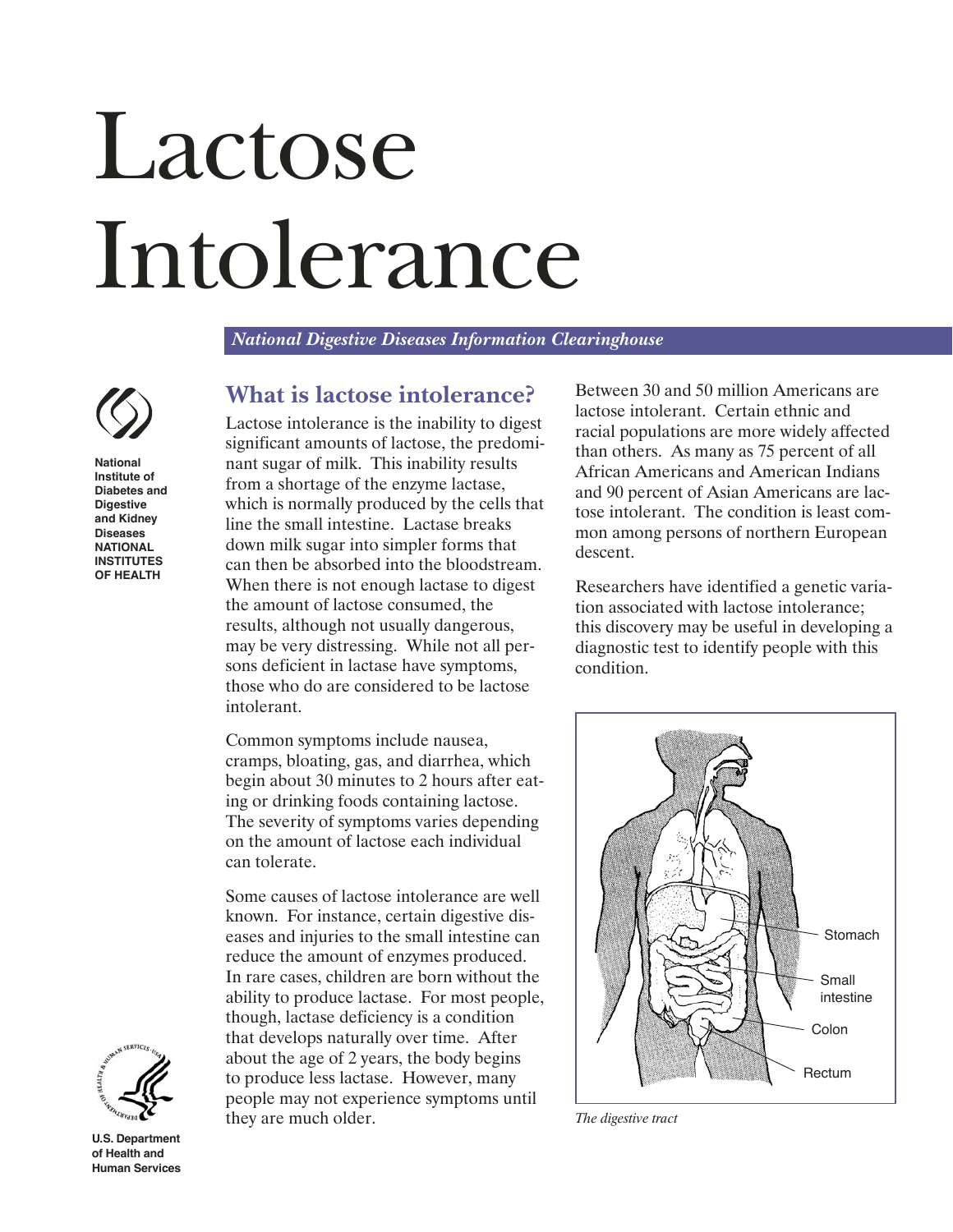#### **How is lactose intolerance diagnosed?**

The most common tests used to measure the absorption of lactose in the digestive system are the lactose tolerance test, the hydrogen breath test, and the stool acidity test. These tests are performed on an outpatient basis at a hospital, clinic, or doctor's office.

The lactose tolerance test begins with the individual fasting (not eating) before the test and then drinking a liquid that contains lactose. Several blood samples are taken over a 2-hour period to measure the person's blood glucose (blood sugar) level, which indicates how well the body is able to digest lactose.

Normally, when lactose reaches the digestive system, the lactase enzyme breaks it down into glucose and galactose. The liver then changes the galactose into glucose, which enters the bloodstream and raises the person's blood glucose level. If lactose is incompletely broken down, the blood glucose level does not rise and a diagnosis of lactose intolerance is confirmed.

The hydrogen breath test measures the amount of hydrogen in a person's breath. Normally, very little hydrogen is detectable. However, undigested lactose in the colon is fermented by bacteria, and various gases, including hydrogen, are produced. The hydrogen is absorbed from the intestines, carried through the bloodstream to the lungs, and exhaled. In the test, the patient drinks a lactose-loaded beverage, and the breath is analyzed at regular intervals. Raised levels of hydrogen in the breath indicate improper digestion of lactose. Certain foods, medications, and cigarettes can affect the accuracy of the test and should be avoided before taking it. This test is available for children and adults.

The lactose tolerance and hydrogen breath tests are not given to infants and very young children who are suspected of having lactose intolerance. A large lactose load may be dangerous for the very young because they are more prone to the dehydration that can result from diarrhea caused by the lactose. If a baby or young child is experiencing symptoms of lactose intolerance, many pediatricians simply recommend changing from cow's milk to soy formula and waiting for symptoms to abate.

If necessary, a stool acidity test, which measures the amount of acid in the stool, may be given to infants and young children. Undigested lactose fermented by bacteria in the colon creates lactic acid and other short-chain fatty acids that can be detected in a stool sample. In addition, glucose may be present in the sample as a result of unabsorbed lactose in the colon.

### **How is lactose intolerance treated?**

Fortunately, lactose intolerance is relatively easy to treat. No treatment can improve the body's ability to produce lactase, but symptoms can be controlled through diet.

Young children with lactase deficiency should not eat any foods containing lactose. Most older children and adults need not avoid lactose completely, but people differ in the amounts and types of foods they can handle. For example, one person may have symptoms after drinking a small glass of milk, while another can drink one glass but not two. Others may be able to manage ice cream and aged cheeses, such as cheddar and Swiss, but not other dairy products. Dietary control of lactose intolerance depends on people learning through trial and error how much lactose they can handle.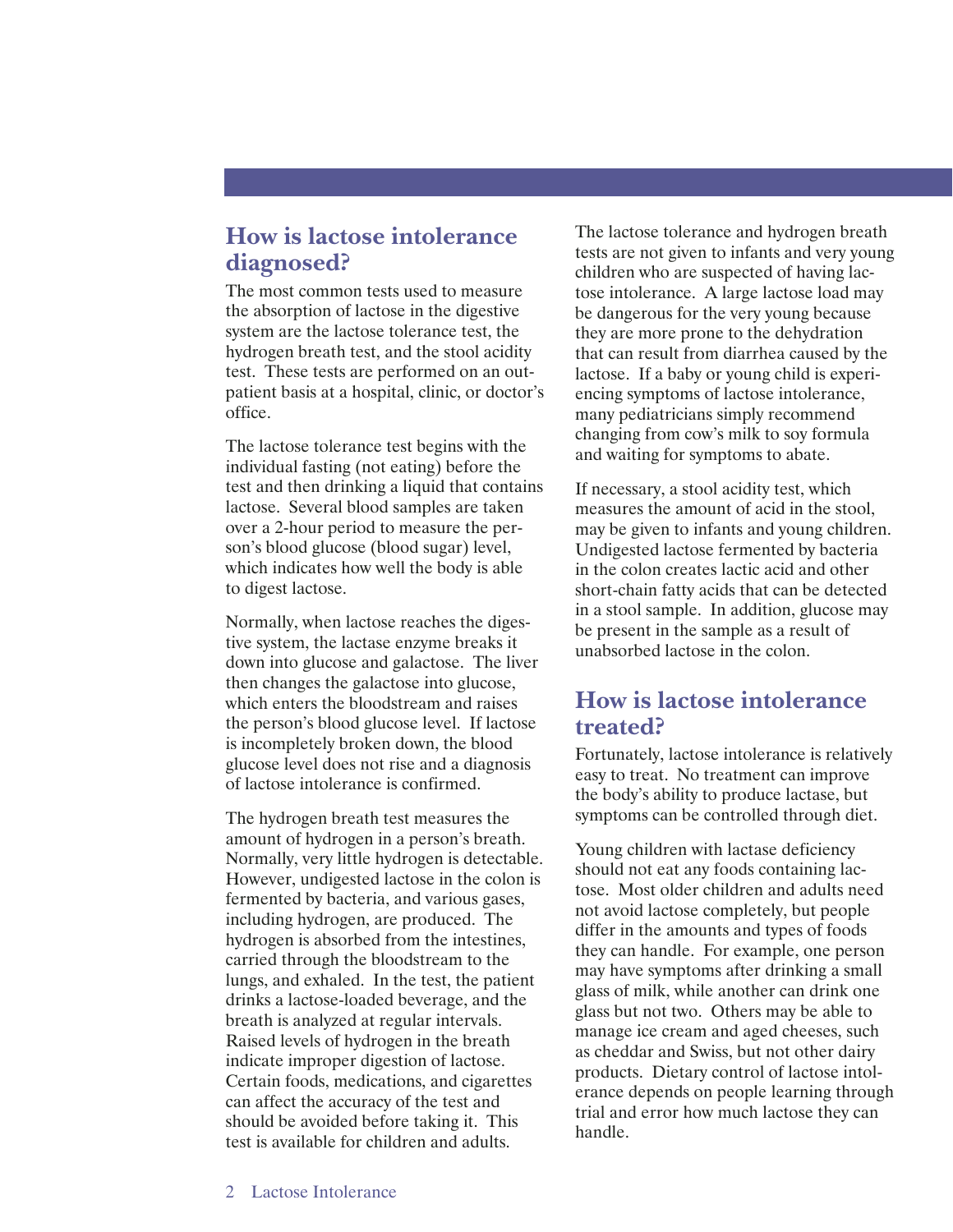For those who react to very small amounts of lactose or have trouble limiting their intake of foods that contain it, lactase enzymes are available without a prescription to help people digest foods that contain lactose. The tablets are taken with the first bite of dairy food. Lactase enzyme is also available as a liquid. Adding a few drops of the enzyme will convert the lactose in milk or cream, making it more digestible for people with lactose intolerance.

Lactose-reduced milk and other products are available at most supermarkets. The milk contains all of the nutrients found in regular milk and remains fresh for about the same length of time, or longer if it is super-pasteurized.

#### **How is nutrition balanced?**

Milk and other dairy products are a major source of nutrients in the American diet. The most important of these nutrients is calcium. Calcium is essential for the growth and repair of bones throughout life. In the middle and later years, a shortage of calcium may lead to thin, fragile bones that break easily, a condition called osteoporosis. A concern, then, for both children and adults with lactose intolerance, is getting enough calcium in a diet that includes little or no milk.

In 1997, the Institute of Medicine released a report recommending new requirements for daily calcium intake. How much calcium a person needs to maintain good health varies by age group. Recommendations from the report are shown in the following table.

| Age group       | <b>Amount of calcium</b><br>to consume daily,<br>in milligrams (mg) |  |
|-----------------|---------------------------------------------------------------------|--|
| $0-6$ months    | $210 \text{ mg}$                                                    |  |
| $7-12$ months   | $270 \text{ mg}$                                                    |  |
| $1-3$ years     | $500$ mg                                                            |  |
| 4–8 years       | $800$ mg                                                            |  |
| $9-18$ years    | $1,300$ mg                                                          |  |
| $19 - 50$ years | $1,000$ mg                                                          |  |
| $51-70+$ years  | $1,200$ mg                                                          |  |

Also, pregnant and nursing women under 19 need 1,300 mg daily, while pregnant and nursing women over 19 need 1,000 mg.

In planning meals, making sure that each day's diet includes enough calcium is important, even if the diet does not contain dairy products. Many nondairy foods are high in calcium. Green vegetables, such as broccoli and kale, and fish with soft, edible bones, such as salmon and sardines, are excellent sources of calcium. To help in planning a high-calcium and low-lactose diet, the table on the next page lists some common foods that are good sources of dietary calcium and shows how much lactose they contain.

Recent research shows that yogurt with active cultures may be a good source of calcium for many people with lactose intolerance, even though it is fairly high in lactose. Evidence shows that the bacterial cultures used to make yogurt produce some of the lactase enzyme required for proper digestion.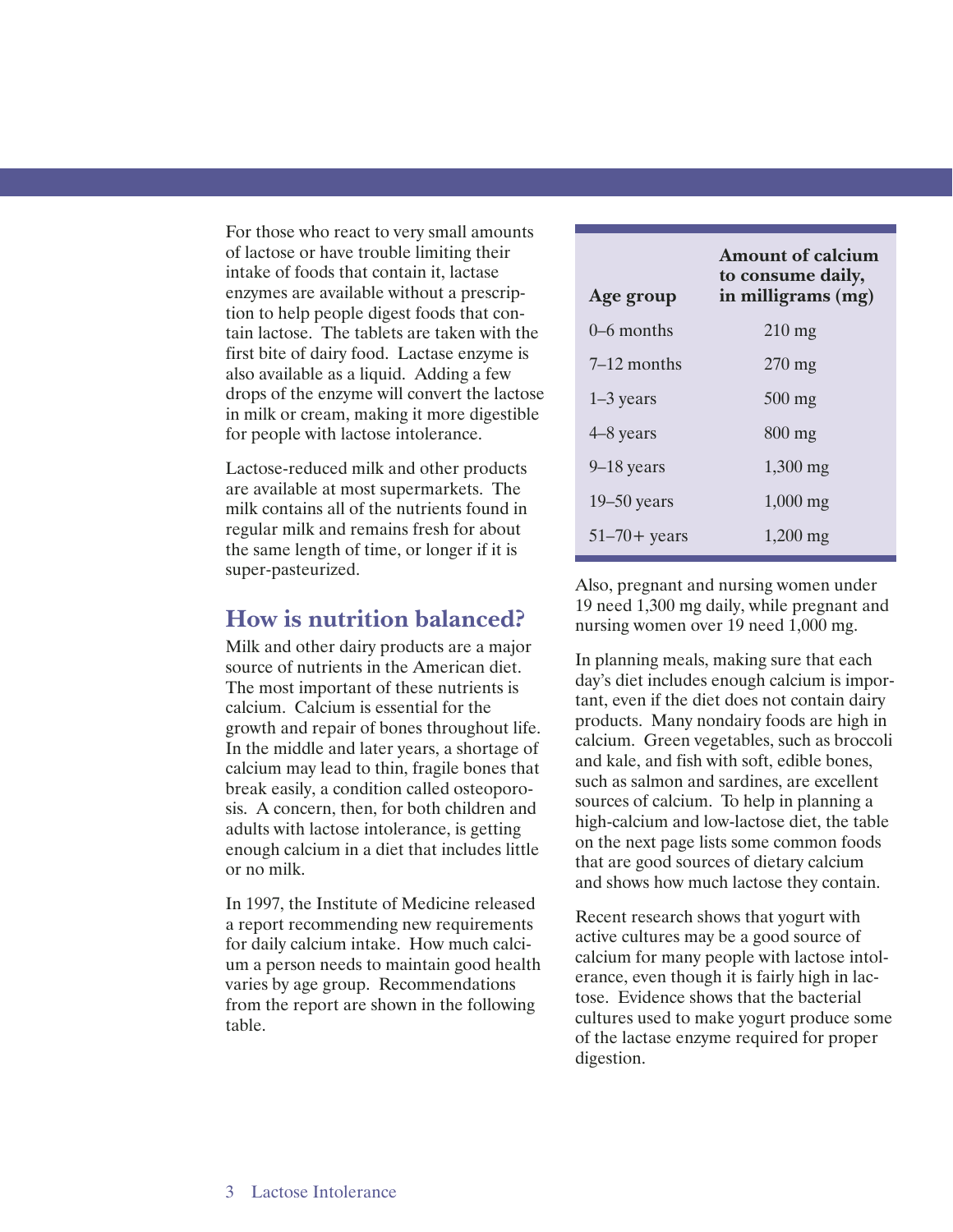| <b>Vegetables</b>                        | <b>Calcium Content</b> | <b>Lactose Content</b> |
|------------------------------------------|------------------------|------------------------|
| Calcium-fortified orange juice, 1 cup    | $308 - 344$ mg         | $\theta$               |
| Sardines, with edible bones, 3 oz.       | $270$ mg               | $\boldsymbol{0}$       |
| Salmon, canned, with edible bones, 3 oz. | $205 \text{ mg}$       | $\overline{0}$         |
| Soymilk, fortified, 1 cup                | $200 \text{ mg}$       | $\overline{0}$         |
| Broccoli (raw), 1 cup                    | $90$ mg                | $\theta$               |
| Orange, 1 medium                         | $50 \,\mathrm{mg}$     | $\overline{0}$         |
| Pinto beans, 1/2 cup                     | $40 \text{ mg}$        | $\overline{0}$         |
| Tuna, canned, 3 oz.                      | $10 \text{ mg}$        | $\theta$               |
| Lettuce greens, $1/2$ cup                | $10 \text{ mg}$        | $\overline{0}$         |
| <b>Dairy Products</b>                    |                        |                        |
| Yogurt, plain, low-fat, 1 cup            | $415 \text{ mg}$       | 5 g                    |
| Milk, reduced fat, 1 cup                 | $295 \text{ mg}$       | 11 <sub>g</sub>        |
| Swiss cheese, 1 oz.                      | $270 \text{ mg}$       | 1 <sub>g</sub>         |
| Ice cream, $1/2$ cup                     | $85 \text{ mg}$        | 6g                     |
| Cottage cheese, 1/2 cup                  | $75 \text{ mg}$        | $2 - 3$ g              |

# **Calcium and Lactose in Common Foods**

Adapted from *Manual of Clinical Dietetics.* 6th ed. American Dietetic Association, 2000; and Soy Dairy Alternatives. Available at: *www.soyfoods.org.* Accessed March 5, 2002.

Clearly, many foods can provide the calcium and other nutrients the body needs, even when intake of milk and dairy products is limited. However, factors other than calcium and lactose content should be kept in mind when planning a diet. Some vegetables that are high in calcium (Swiss chard, spinach, and rhubarb, for instance) are not listed in the chart because the body cannot use the calcium they contain. They also contain substances called oxalates, which stop calcium absorption. Calcium is absorbed and used only when there is enough vitamin D in the body. A balanced diet should provide an adequate supply of vitamin D. Sources of vitamin D include

eggs and liver. However, sunlight helps the body naturally absorb or synthesize vitamin D, and with enough exposure to the sun, food sources may not be necessary.

Some people with lactose intolerance may think they are not getting enough calcium and vitamin D in their diet. Consultation with a doctor or dietitian may be helpful in deciding whether any dietary supplements are needed. Taking vitamins or minerals of the wrong kind or in the wrong amounts can be harmful. A dietitian can help in planning meals that will provide the most nutrients with the least chance of causing discomfort.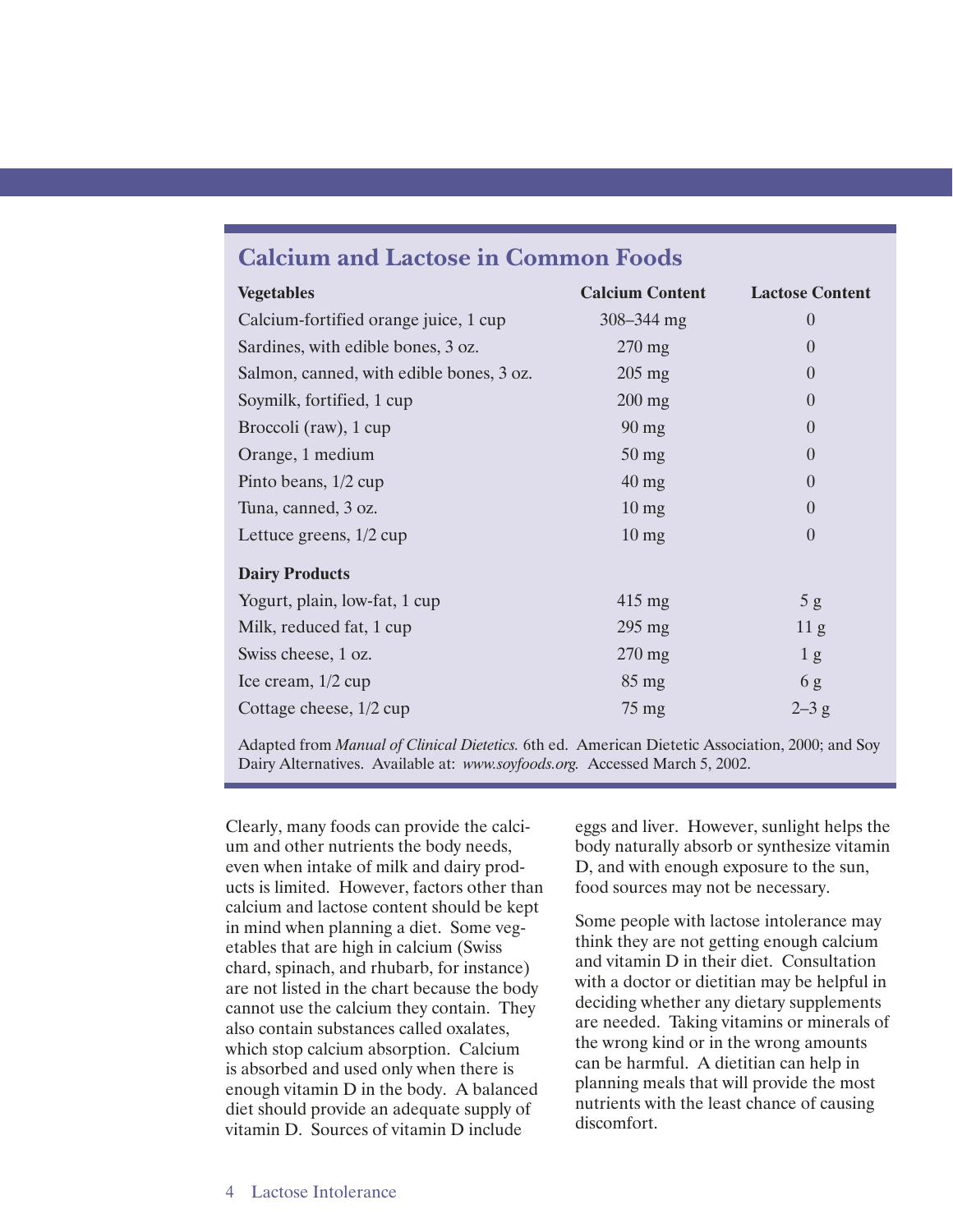# **What is hidden lactose?**

Although milk and foods made from milk are the only natural sources, lactose is often added to prepared foods. People with very low tolerance for lactose should know about the many food products that may contain even small amounts of lactose, such as

- bread and other baked goods
- processed breakfast cereals
- instant potatoes, soups, and breakfast drinks
- margarine
- lunch meats (other than kosher)
- salad dressings
- candies and other snacks
- mixes for pancakes, biscuits, and cookies
- powdered meal-replacement supplements

Some products labeled nondairy, such as powdered coffee creamer and whipped toppings, may also include ingredients that are derived from milk and therefore contain lactose.

Smart shoppers learn to read food labels with care, looking not only for milk and lactose among the contents, but also for such words as whey, curds, milk by-products, dry milk solids, and nonfat dry milk powder. If any of these are listed on a label, the product contains lactose.

In addition, lactose is used as the base for more than 20 percent of prescription drugs and about 6 percent of over-the-counter medicines. Many types of birth control pills, for example, contain lactose, as do

some tablets for stomach acid and gas. However, these products typically affect only people with severe lactose intolerance.

#### **Summary**

Even though lactose intolerance is widespread, it need not pose a serious threat to good health. People who have trouble digesting lactose can learn which dairy products and other foods they can eat without discomfort and which ones they should avoid. Many will be able to enjoy milk, ice cream, and other such products if they take them in small amounts or eat other food at the same time. Others can use lactase liquid or tablets to help digest the lactose. Even older women at risk for osteoporosis and growing children who must avoid milk and foods made with milk can meet most of their special dietary needs by eating greens, fish, and other calcium-rich foods that are free of lactose. A carefully chosen diet, with calcium supplements if the doctor or dietitian recommends them, is the key to reducing symptoms and protecting future health.

#### **For More Information**

#### **American Dietetic Association (ADA)**

216 West Jackson Boulevard Chicago, IL 60606–6995 Phone: 312–899–0040 Fax: 312–899–4899 Internet: www.eatright.org

#### **International Foundation for Functional Gastrointestinal Disorders (IFFGD) Inc.**

P.O. Box 170864 Milwaukee, WI 53217 Phone: 1–888–964–2001 or 414–964–1799 Fax: 414–964–7176 Email: iffgd@iffgd.org Internet: www.iffgd.org